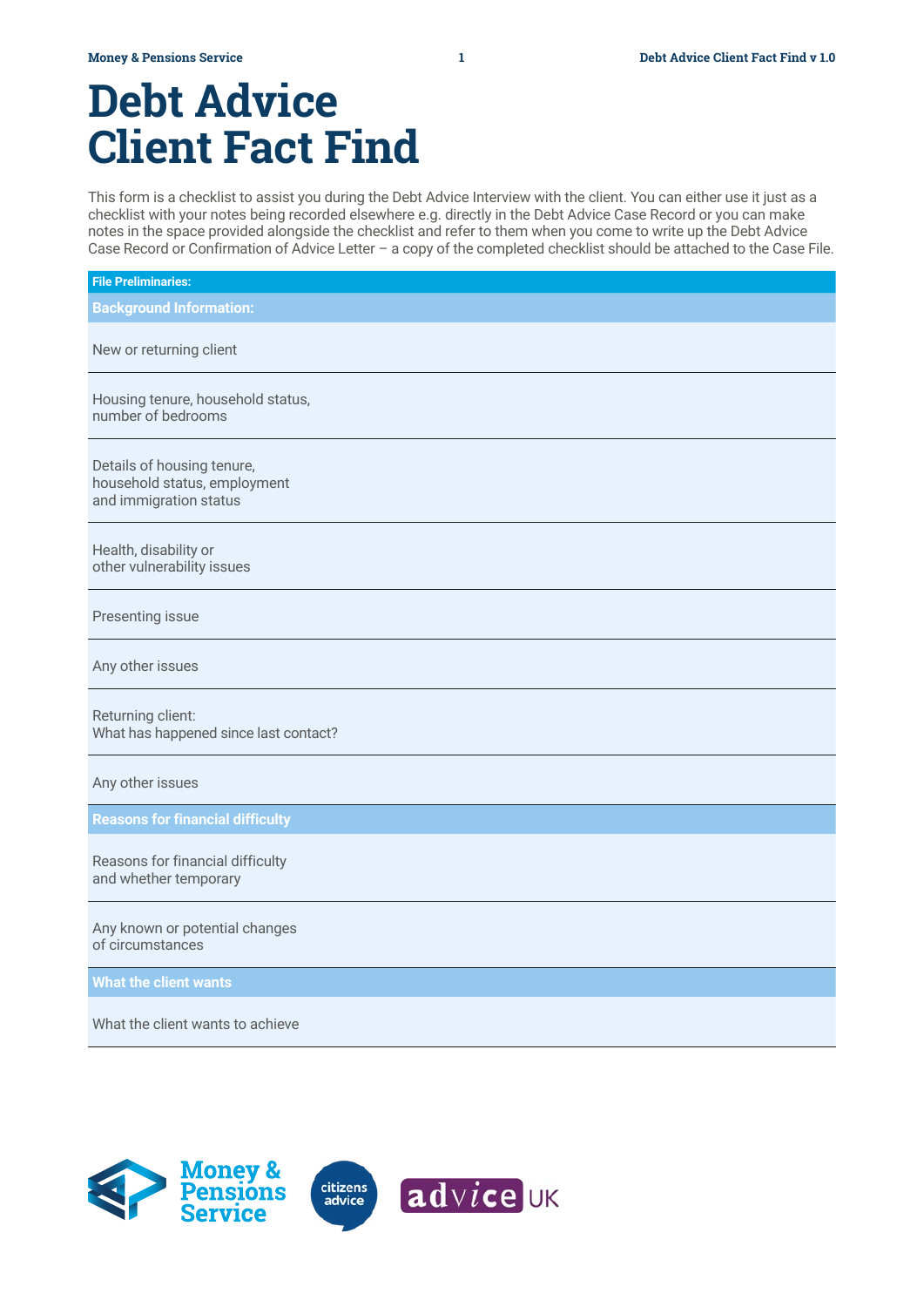| <b>File Preliminaries:</b>                                                                                               |
|--------------------------------------------------------------------------------------------------------------------------|
| <b>Urgent issues:</b>                                                                                                    |
| Emergencies<br>e.g. Disconnection, enforcement<br>agents, eviction, repossession of<br>essential goods, committal action |
| Key dates/deadlines<br>e.g. for response to court action                                                                 |
| <b>Income details:</b>                                                                                                   |
| Wages/Self-employed earnings/<br>Benefits/Tax Credits/Pensions/Other                                                     |
| Contributions from other<br>household members                                                                            |
| Any pending benefit claims                                                                                               |
| Any outstanding redundancy payments                                                                                      |
| Any recovery by deductions e.g. AEOs                                                                                     |
| <b>Assets/Savings:</b>                                                                                                   |
| Equity in home                                                                                                           |
| Vehicles (are these subject<br>to HP/conditional sale)                                                                   |
| Access to pension pot(s)<br>(clients aged 55 or over)                                                                    |
| <b>Compensation claims</b>                                                                                               |
| Lump sums of back-<br>dated benefit awards                                                                               |
| Other                                                                                                                    |

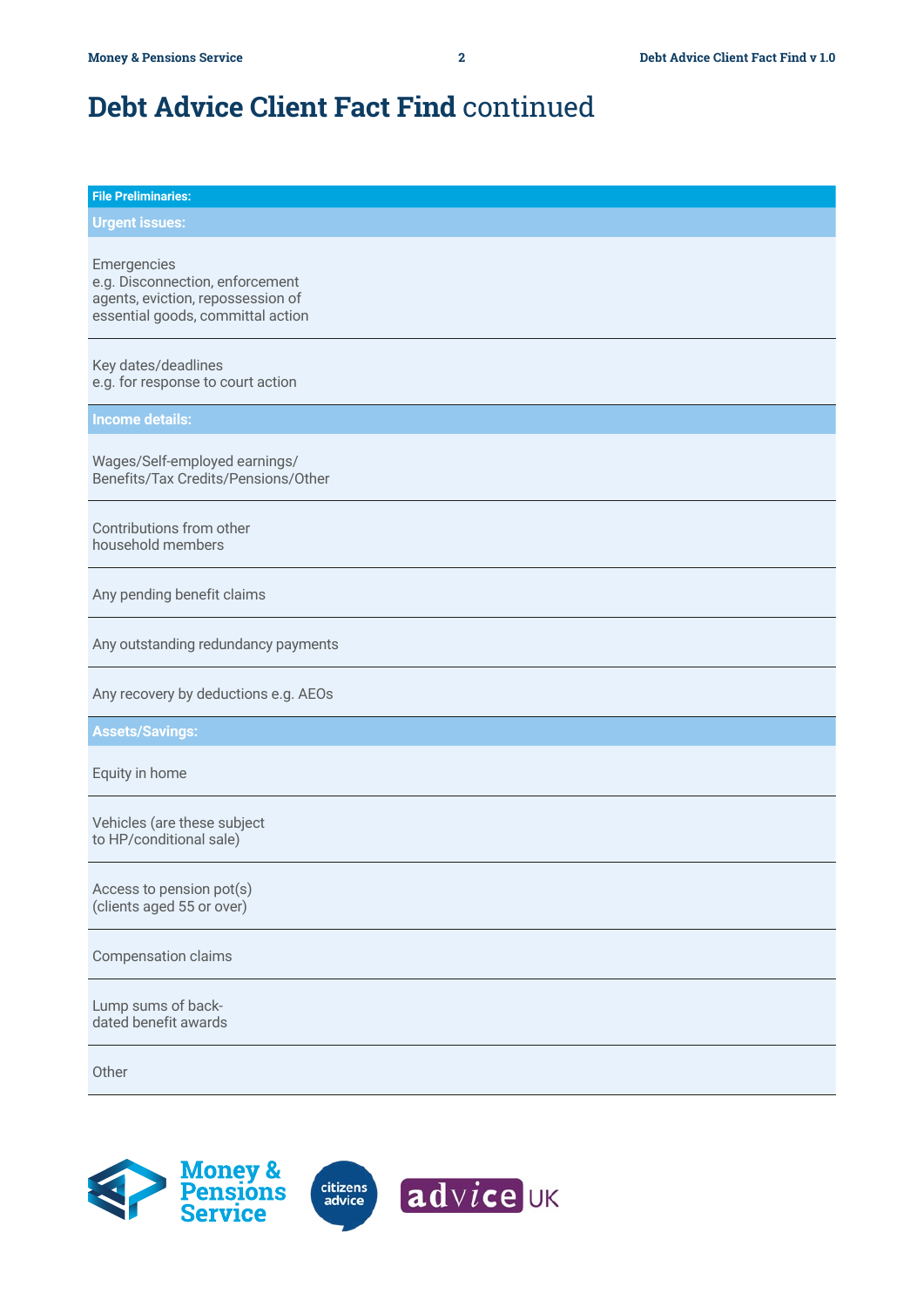| <b>File Preliminaries:</b>                           |
|------------------------------------------------------|
| <b>Priority debts:</b>                               |
| Business/personal                                    |
| How the debt accrued                                 |
| Which goods/services are<br>essential to this client |
| Joint and several liability                          |
| Status: actions taken by<br>creditor/client so far   |
| <b>Non-priority debts:</b>                           |
| Business/personal                                    |
| How the debt accrued                                 |
| Joint and several liability                          |
| Status: actions taken by<br>creditor/client so far   |

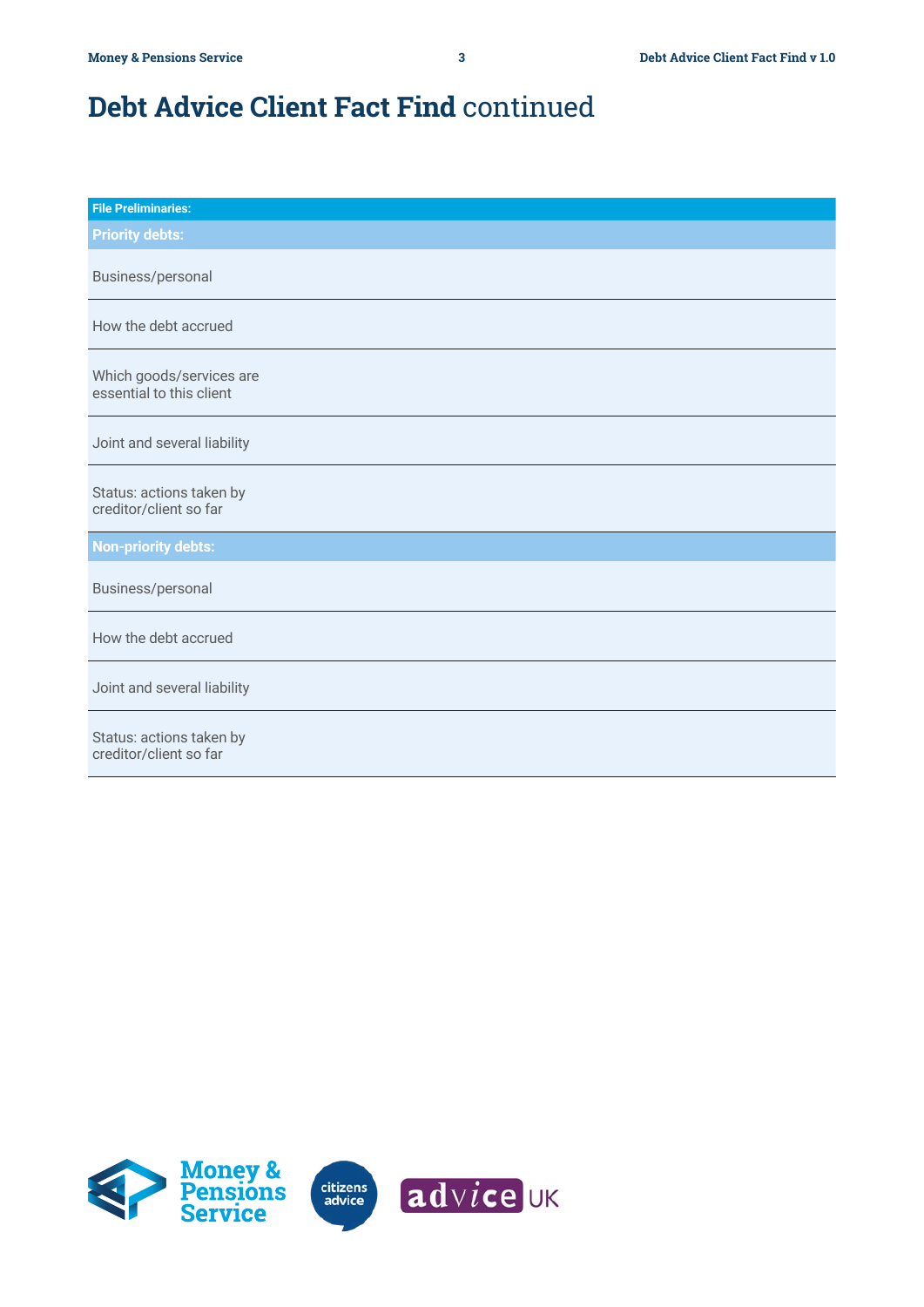| <b>ADVICE</b>                                                                                                          |                                                           |
|------------------------------------------------------------------------------------------------------------------------|-----------------------------------------------------------|
| <b>General: includes</b>                                                                                               | (If standard information leaflet shared, please indicate) |
| Difference between priority/non-priority<br>debts explained (where relevant)                                           |                                                           |
| Which debts are priority and which are non-priority to<br>include creditor recovery options/enforcement powers<br>e.g. |                                                           |
| • Council tax enforcement powers explained                                                                             |                                                           |
| • Magistrates courts powers explained                                                                                  |                                                           |
| · Enforcement agents (Bailiffs)/HCEOs/<br>County Court Bailiffs powers explained                                       |                                                           |
| • County Court procedure explained                                                                                     |                                                           |
| <b>Liability:</b>                                                                                                      |                                                           |
| <b>Time limits</b>                                                                                                     |                                                           |
| Key dates                                                                                                              |                                                           |
| Possible defences e.g. debt statute barred                                                                             |                                                           |
| Possible breaches of e.g. CONC, Lending Code                                                                           |                                                           |
| Potential remedy                                                                                                       |                                                           |
| <b>Income Maximisation:</b>                                                                                            |                                                           |
| Benefits/Tax Credits checked                                                                                           |                                                           |
| Tax code checked                                                                                                       |                                                           |
| Child maintenance                                                                                                      |                                                           |
| Contributions from other household members                                                                             |                                                           |
| Rent a room/property/garage/car parking space                                                                          |                                                           |

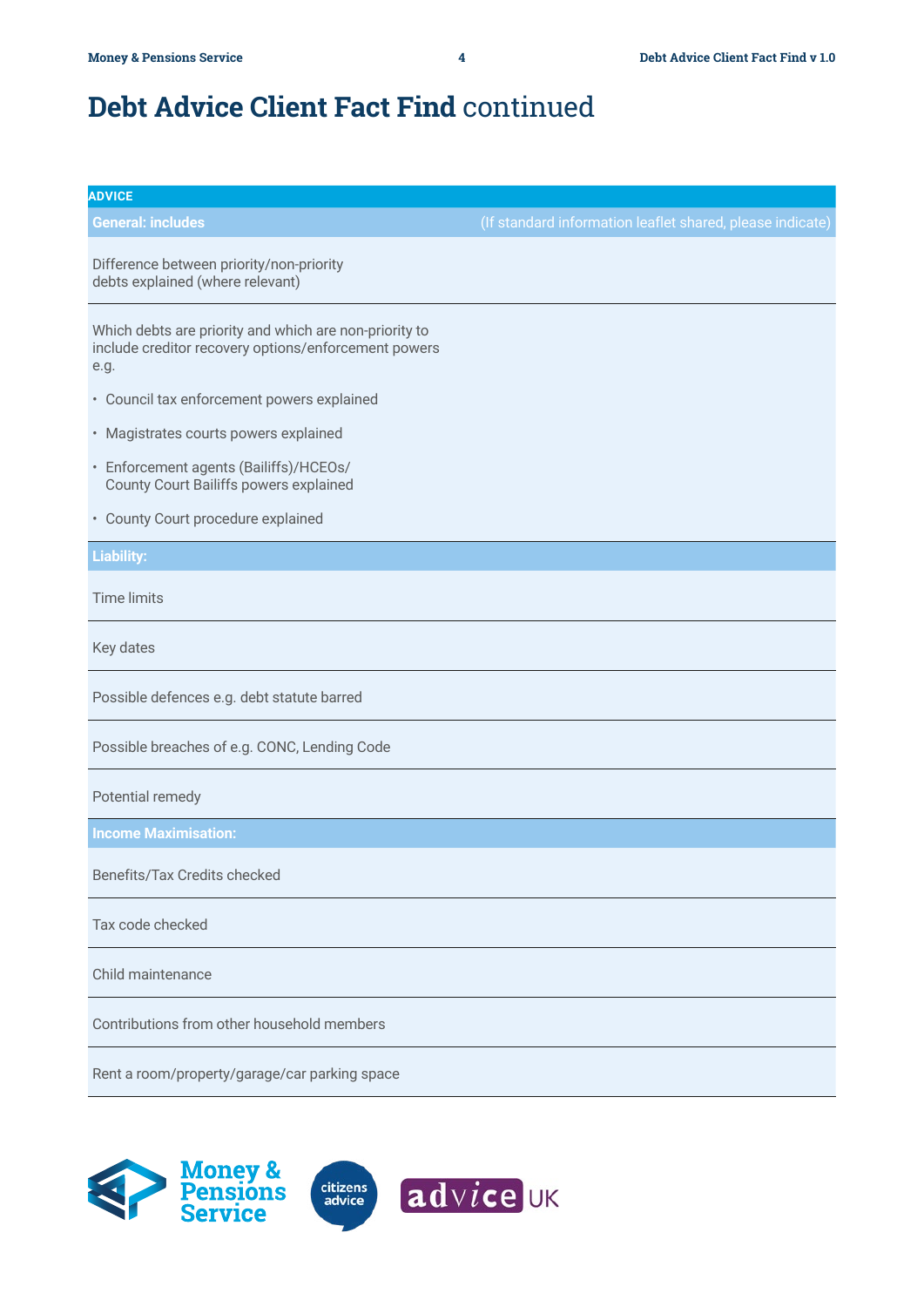| ٠ |  |
|---|--|
|   |  |
|   |  |

Tariff discount schemes, e.g. Warm Home Discount, including switching

Trust funds

Charities

Discretionary Housing Payment

PPI

Fin Cap

Any non-essential assets

Any need to change bank account

**Financial Statement:**

I/E sheet completed

Accurate and realistic

Variable income averaged

Trigger figures checked

Any expenditure items missing

Any expenditure particularly high/low

Verification: income and expenditure

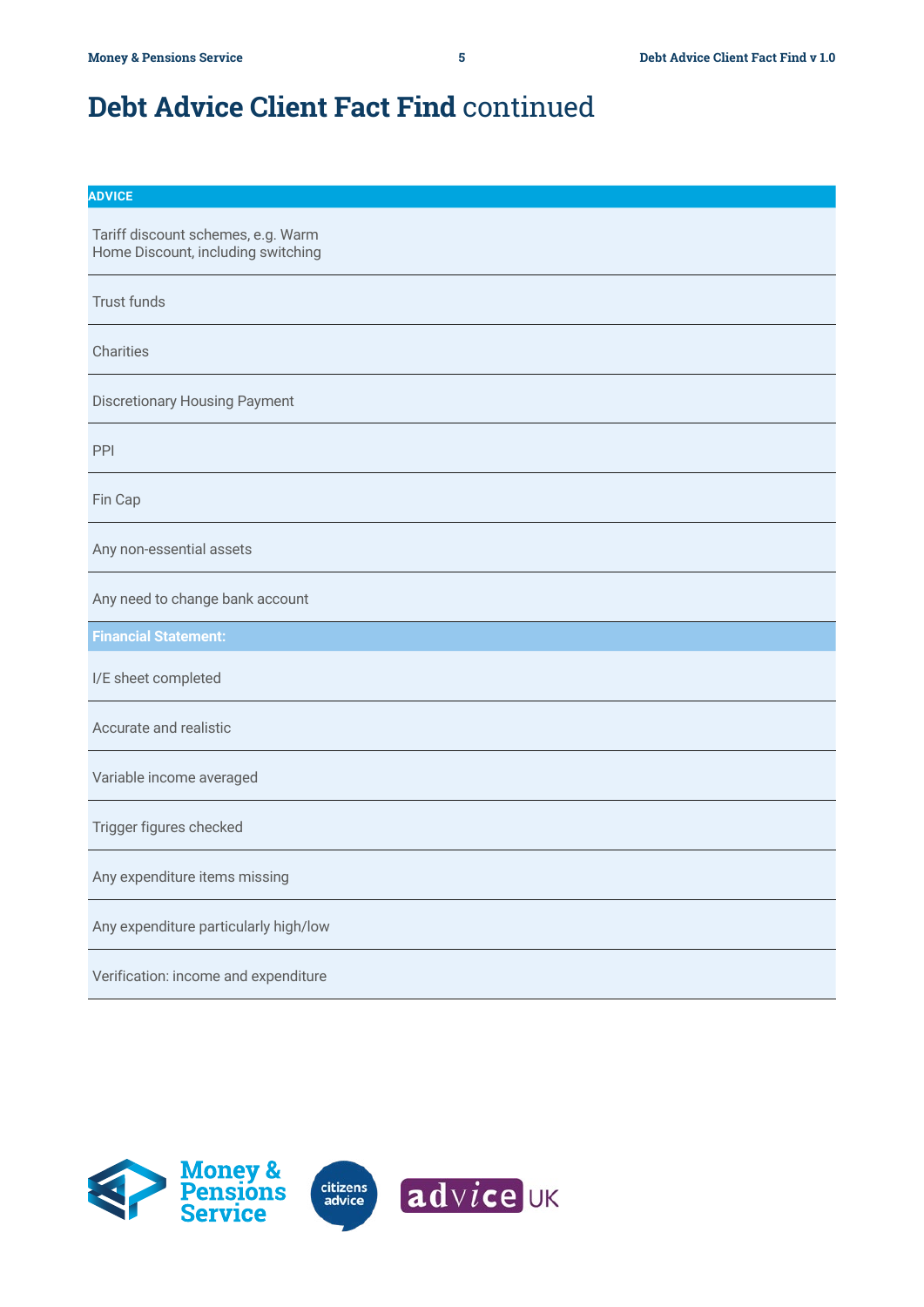| <b>EXPLORATION OF OPTIONS</b>                                                                            |                                                                      |
|----------------------------------------------------------------------------------------------------------|----------------------------------------------------------------------|
| <b>Priority debts:</b>                                                                                   | For each option, briefly indicate why suitable/unsuitable for client |
| Payment arrangement                                                                                      |                                                                      |
| Variation (rent/mortgage possession/<br>return of goods orders)                                          |                                                                      |
| Moratorium                                                                                               |                                                                      |
| Remission/write off                                                                                      |                                                                      |
| Include in formal debt solution                                                                          |                                                                      |
| Realising assets                                                                                         |                                                                      |
| <b>Trust funds</b>                                                                                       |                                                                      |
| Charities                                                                                                |                                                                      |
| Complaint/challenge                                                                                      |                                                                      |
| Impact of solution on credit-rating (where relevant)                                                     |                                                                      |
| Acknowledge that creditors are under no obligation<br>to freeze/reduce interest/charges (where relevant) |                                                                      |

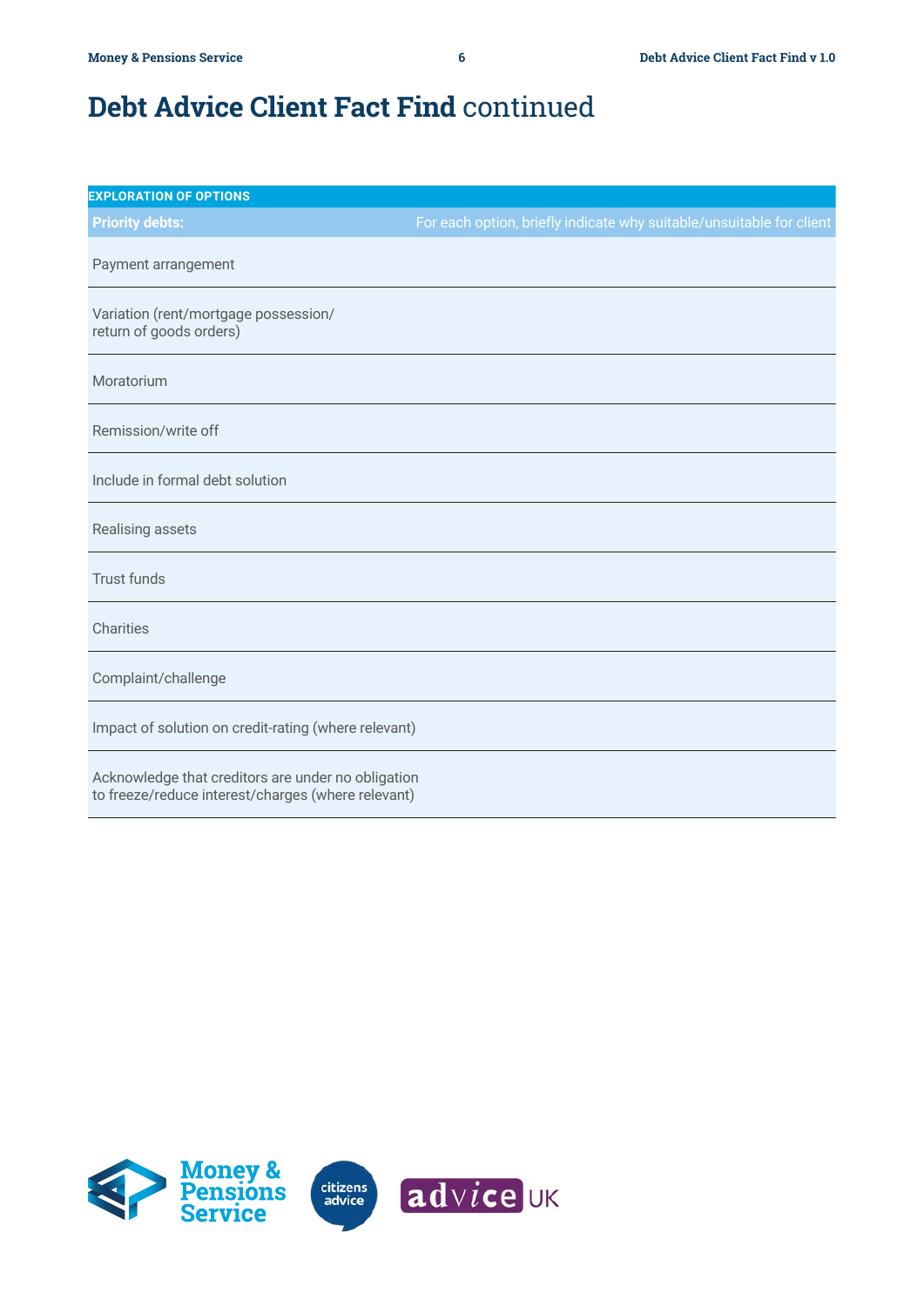| <b>EXPLORATION OF OPTIONS</b>                                                                            |
|----------------------------------------------------------------------------------------------------------|
| <b>Non-priority debts:</b>                                                                               |
| Pro rata payments                                                                                        |
| Token payments                                                                                           |
| Moratorium/Nil offer (request<br>freeze of any interest/charges)                                         |
| Variation of county court judgment                                                                       |
| Time order                                                                                               |
| <b>DMP</b>                                                                                               |
| Full and final settlement                                                                                |
| Write off                                                                                                |
| Include in formal debt solution                                                                          |
| Doing nothing                                                                                            |
| Complaint/challenge                                                                                      |
| Realising assets                                                                                         |
| Voluntary charge                                                                                         |
| Debt consolidation                                                                                       |
| Customer assistance funds or other charitable payments                                                   |
| Impact of solution on credit-rating (where relevant)                                                     |
| Acknowledge that creditors are under no obligation to<br>freeze/reduce interest/charges (where relevant) |